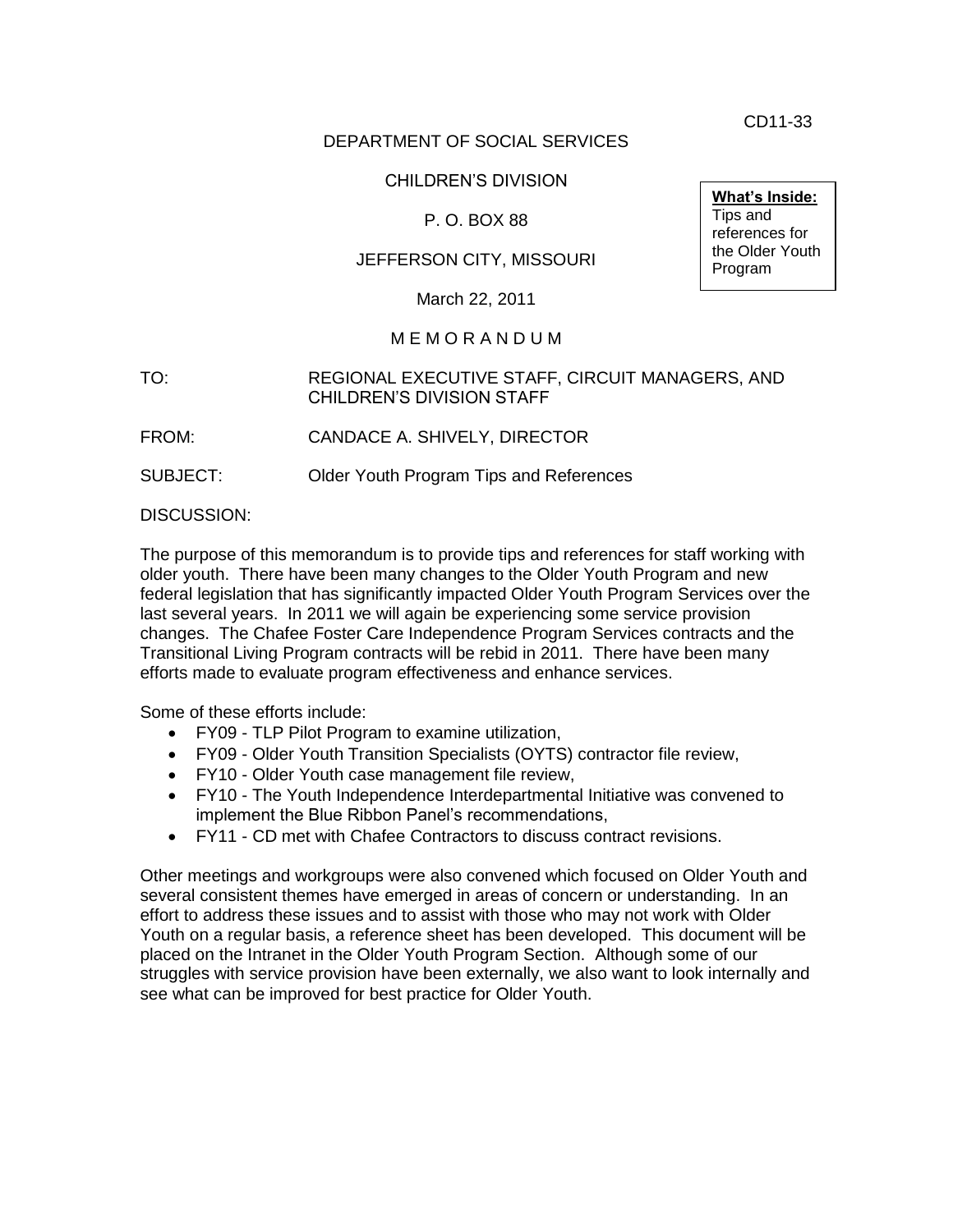# Following is a list of suggestions and tips that resulted from the feedback received:

- Youth should remain in care until age 21 if they are not returning home or to another permanent living arrangement to receive [full support](http://www.dss.mo.gov/cd/chafee/permanency_chart.pdf) if at all possible.
- Quality visitation is essential with Older Youth (OY). Visits are the perfect time to view the youth's portfolio and have on-going discussions regarding the CD-94: [FMS04-48,](http://dssweb/cs/memos/director/2004/48/fms0448.pdf) [CD10-09.](http://www.dss.mo.gov/cd/info/memos/2010/cd10-009.pdf)
- $\overline{\phantom{a}}$  Visits should be facilitated with [siblings.](http://www.dss.mo.gov/cd/info/cwmanual/philbase.pdf)
- Youth want to be informed and should be informed of reasons for placement changes and when they will occur: [CD09-74.](http://www.dss.mo.gov/cd/info/memos/2009/cd0974.pdf)
- [Pre-placement visits](http://www.dss.mo.gov/cd/info/cwmanual/section4/ch5/sec4ch5sub1.htm) are required for OY as well.
- Older Youth throughout their stay in foster care have lots of changes so if at all possible, [continuity in worker](http://www.dss.mo.gov/cd/info/cwmanual/section7/ch1_33/sec7ch17.htm) is best.
- Older Youth should participate in [Court,](http://www.dss.mo.gov/cd/info/cwmanual/section4/ch2/sec4ch2sub3.htm) PPR, and FST's: [CD10-15.](http://www.dss.mo.gov/cd/info/memos/2010/cd10-015.pdf)
- Transition planning is ongoing and must be documented 90 days prior to release on the [CD-94:](http://www.dss.mo.gov/cd/info/forms/index.htm) [CD09-109.](http://www.dss.mo.gov/cd/info/memos/2009/cd09109.pdf) It is helpful to include the Chafee or TLP provider in this process.
- Youth on trial home placement are eligible for Chafee services as they are in LS-1 status. If a youth has just come into care and is reunified in a relatively short period of time and will be released from custody, a referral for Chafee services to the Older Youth Transition Specialist is not warranted. Completion of the Chafee referral packet allows for [four months](http://dssweb/cs/programs/older_youth/flow_chart.pdf) from the time the youth comes into care. If a youth enters care and is released within four months, a referral is not practical. However, youth should not remain in LS-1 status longer than four months without a referral being made: [CD09-127.](http://www.dss.mo.gov/cd/info/memos/2009/cd09127.pdf)
- When making a transfer referral for Chafee or Transitional Living Program (TLP), forms must have been completed/updated within the last six months and all required forms submitted at the time of referral.
- Please remember to inform the Older Youth Transition Specialist (OYTS) and the Chafee provider of any changes in placement or custody status to aid in delivery of services. Contracted service providers need updated contact information.
- Chafee and TLP service providers do not take the place of the worker contacts and [duties.](http://dssweb/cs/programs/older_youth/cfcip-req.htm)
- Chafee and TLP service providers are an integral part of the team and should be invited in advance to participate in Family Support Team Meetings and be aware of the case plan.
- Continue to develop [new goals](http://www.dss.mo.gov/cd/info/cwmanual/section4/ch21/sec4ch21sub3.htm) with the youth that are individualized as they achieve them and send the Individualized Action Plan (IAP) to the Chafee provider via the OYTS. The youth should be provided a copy and fully understand what they are signing.
- File OY program forms (including referral) and reports received from contracted providers in the [Older Youth Program Section.](http://www.dss.mo.gov/cd/info/cwmanual/section5/ch1/sec5ch1sub1.htm)
- Ensure that forms have dates on them. A form is not complete unless it is dated.
- [Refer](http://www.dss.mo.gov/cd/info/cwmanual/section4/ch21/sec4ch21sub3.htm) all youth ages 14 to 21 to Chafee Independent Living Services utilizing [CD-](http://www.dss.mo.gov/cd/info/forms/index.htm)[93,](http://www.dss.mo.gov/cd/info/forms/index.htm) Older Youth Program Referral Form.
- Ensure youth ages 14 or older, and up to three adult caregivers complete the [Ansell-Casey Life Skills Assessment](http://www.dss.mo.gov/cd/info/cwmanual/section4/ch21/sec4ch21sub3.htm) (ACLSA) at the time of referral and annually thereafter and that it is placed in the record.

## **Tips**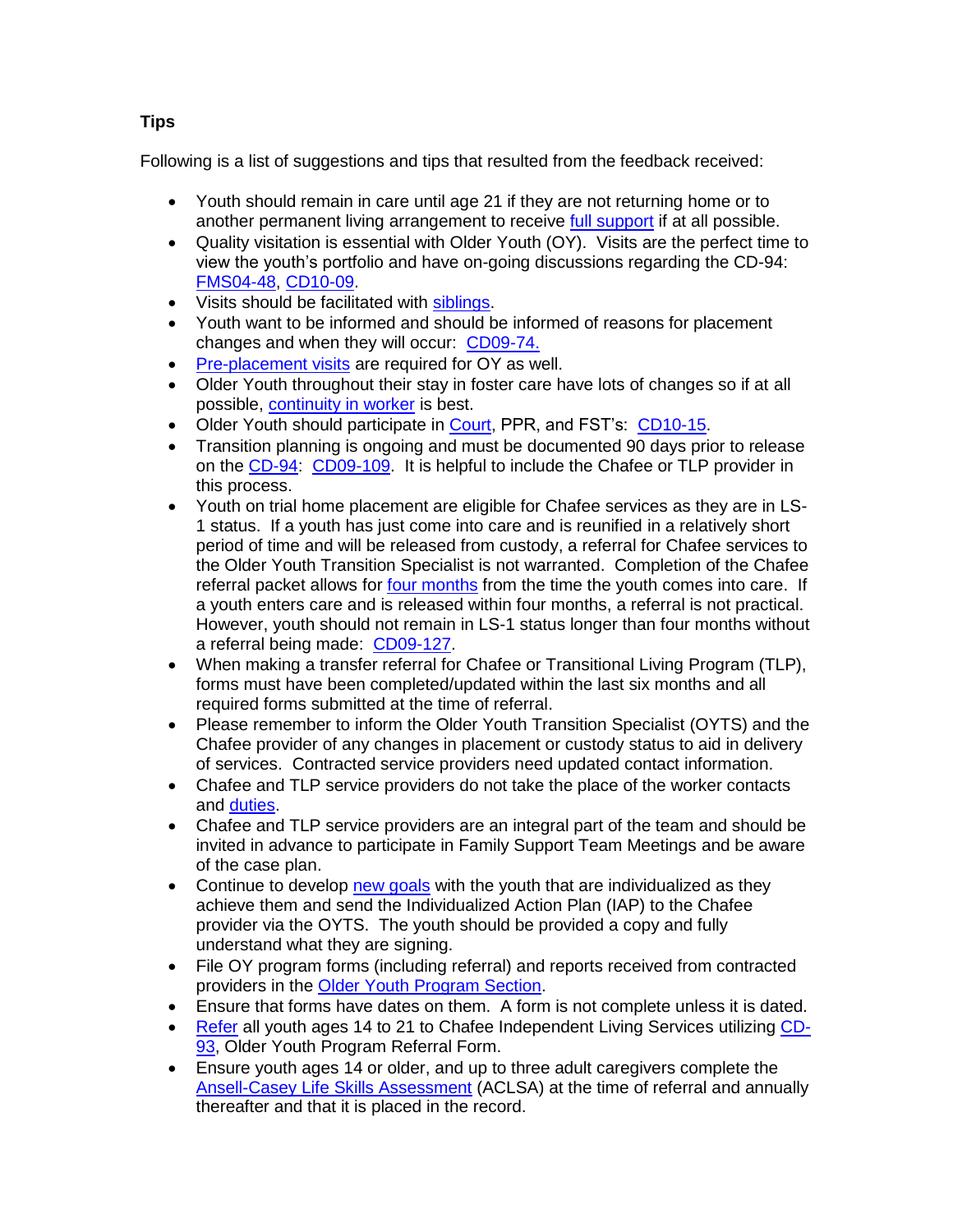- Complete the [Life Skills Strengths Needs Assessment Reporting Form](http://www.dss.mo.gov/cd/info/cwmanual/section4/ch21/sec4ch21sub3.htm) (CD-97) or equivalent using the guidelines (CD-96) if necessary within the first 60 days of the youth turning 14 or entering care after age 14 and as appropriate when youth achieve goals and there is a need to set additional goals.
- Complete the [CD-94,](http://www.dss.mo.gov/cd/info/forms/index.htm) [Individualized Action Plan,](http://www.dss.mo.gov/cd/info/cwmanual/section4/ch21/sec4ch21sub3.htm) with the youth at every FST, ensure youth has signed the plan, place in the case record, *and also complete within 90 days of discharge as required by the federal [Fostering Connections Act](http://www.dss.mo.gov/cd/info/memos/2009/cd09109.pdf)*. Provide supervisory oversight to assure case managers are setting well defined goals related to life skills.
- Ensure provider of services (whether in-house or contracted) is submitting quarterly progress reports [\(CD-95,](http://www.dss.mo.gov/cd/info/forms/index.htm) Individual Life Skills Progress Form) including well-defined goals, service plans and documentation is placed in the case record.
- Complete the [CS-TLP-1 Checklist](http://www.dss.mo.gov/cd/info/forms/index.htm) pertaining to safety of the residence and place in the case record (for youth ages 16 and older and in TLP Advocate or ILA placements).
- Ensure Individual [Day to Day Service Plan](http://www.dss.mo.gov/cd/info/cwmanual/section4/ch21/sec4ch21sub6.htm) is completed within 30 days and quarterly thereafter by the TLP provider for any youth in a Transitional Living Group Home or Scattered Site Apartment.
- Provide [transitioning information](http://www.dss.mo.gov/cd/info/cwmanual/section4/ch21/sec4ch21sub7.htm) (exit packet, verification letter, and important documents) to the youth and document such in the case record.
- E-mail addresses and 3 permanent contacts for OY are required for National Youth in Transition Database (NYTD) implementation: [CD10-18.](http://www.dss.mo.gov/cd/info/memos/2010/cd10-018.pdf)
- Older Youth Transition Specialists and Central Office staff are available for questions pertaining to the program or for "refreshers" regarding the program. Chafee providers are also available to talk about specific services that they offer in your region.
- The Child Welfare Manual has been revised to reflect the same language as the Transitional Living Program (TLP) contracts regarding age requirements. The TLP is intended for a youth, typically age 16 or 17 and over; whose permanency goal is not reunification, adoption or legal guardianship. Youth younger then these age specifications may be determined eligible for transitional living if mutually agreed upon by the TLP provider, the Family Support Team, and the case manager.

## **NECESSARY ACTION**

- 1. Review this memorandum with all Children's Division staff.
- 2. Review revised Child Welfare Manual chapters as indicated below.
- 3. All questions should be cleared through normal supervisory channels and directed to:

| <b>PDS CONTACT</b>        | <b>PROGRAM MANAGER</b> |
|---------------------------|------------------------|
| Sally A. Gaines           | Dena D. Driver         |
| 573-522-6279              | 573-751-3171           |
| Sally.A.Gaines@dss.mo.gov | Dena.Driver@dss.mo.gov |
|                           |                        |
|                           |                        |

## **CHILD WELFARE MANUAL REVISIONS**

Section 4 Chapter 21.6 [Transitional Living Program \(TLP\)](http://www.dss.mo.gov/cd/info/cwmanual/section4/ch21/sec4ch21sub6.htm)